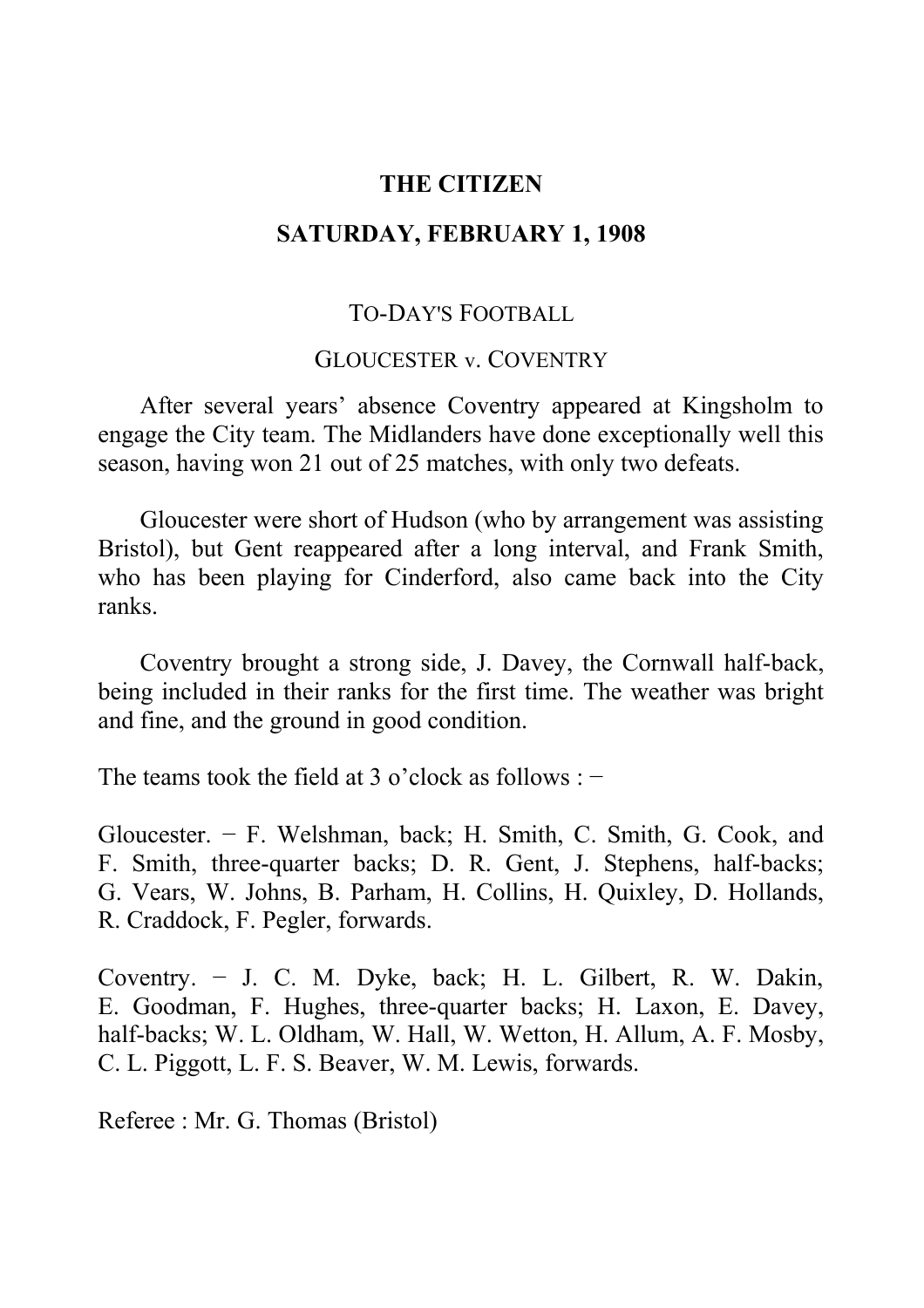### THE GAME

Coventry kicked off against the sun, and an exchange of kicks saw Dyke find touch just inside the home half. From the throw-out Johns broke away in grand style, covering some 30 yards before being pulled up. The Midlanders relieved with a good touch finder, and play was fought out in the Coventry 25.

Gent passed from a scrum, but "Whacker" failed to make headway. Coventry, too, tried to open out, but Dakin was floored by Cook in attempting to break through. A punt by Dyke saw the visiting custodian collared in possession, but in some loose play Davey secured and kicked high. Hubert Smith failed to gather, but Cook was handy and kicked to touch.

Heeling by the visitors enabled their backs to start a passing bout, but Dakin knocked on when there was a good opening. A penalty for off-side was given against Coventry, but Welshman's kick went to Dakin, who returned well. From a long line out Hall gathered and started the visiting backs, but the defence was too strong.

Coventry pressed for a couple of minutes, but Gloucester eventually cleared through a grand punt to touch by Welshman from a mark by Parham. A smart run by Collins gave Gloucester an opening, but a wild pass back lost the opportunity. Cook recovered the mistake and put in a neat punt which Dyke only moderately returned. Another mark by Parham saw a high punt well followed up by the Gloucester forwards, and a Coventry man was tackled on the line. A loose scramble ensued, and Parham picking up dived for the line, but was held up.

Coventry were severely pressed now, but the visitors' defence was strong. The City had one fine chance on the left, but the ball was muddled. From a line out Parham threw back to Cook, who dodged past a couple of men and sent out a wide pass to H. Smith. The wing, however, failed to take the ball with a splendid opening.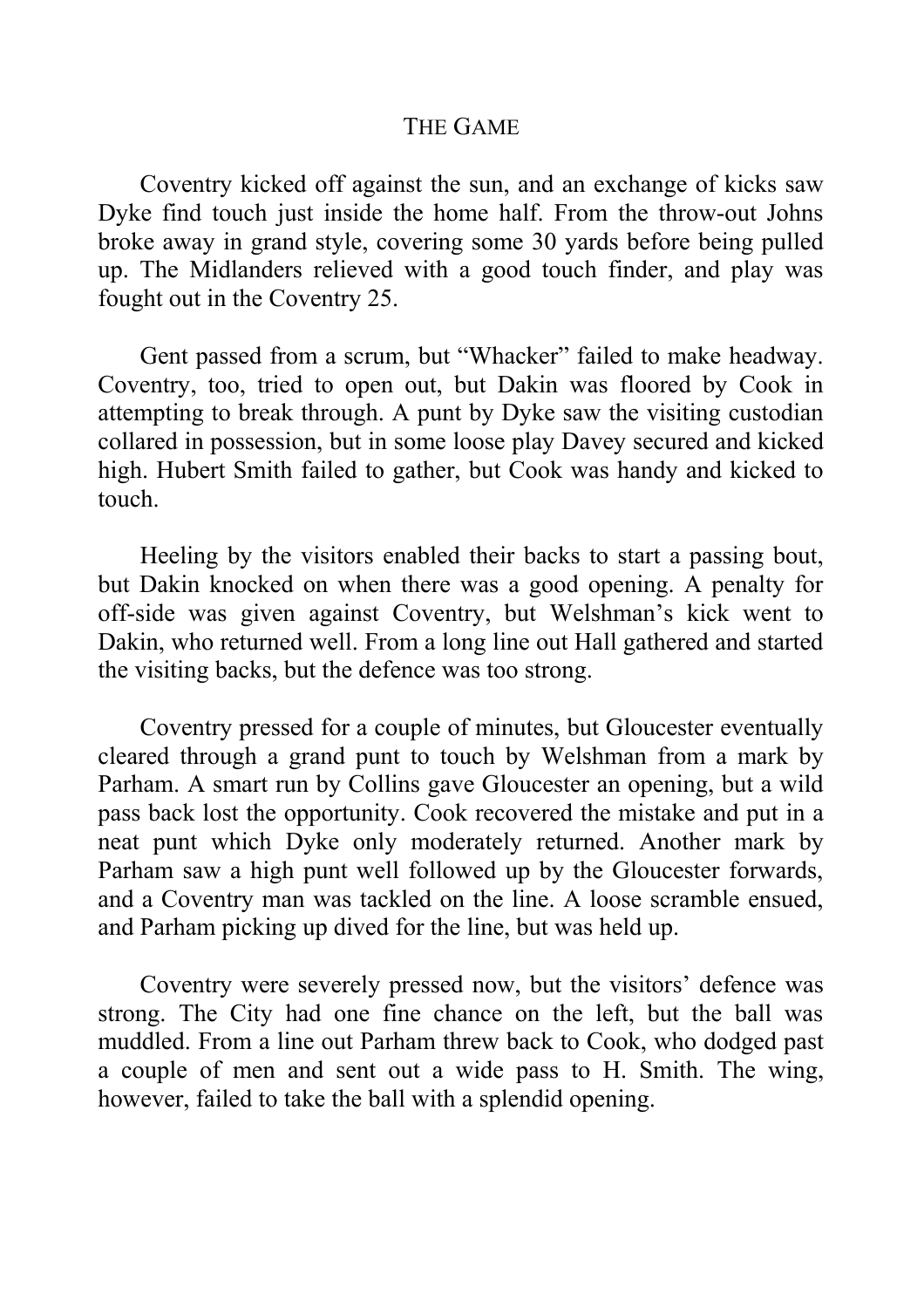Subsequent play was in favour of Gloucester, but wretched handling spoiled one or two smart bits initiated by Gent and Stephens. There was a slight delay owing to an injury sustained by Whacker" Smith, but the veteran was able to resume. The play so far had been far from brilliant, both teams appearing over anxious. A further stoppage was caused by an accident to Cook, who had to retire, Pegler being brought out of the scrum to wing three-quarter, and H. Smith going in the centre.

Resuming, Coventry got off with a dangerous forward rush which Welshman saved. Taking advantage of a loose pass H. Smith had a chance of going through, but Gilbert effected a wonderful save. A subsequent rush by the Gloucester front looked promising, but the ball was over-run. The City next tried to open out, but weak centre play was witnessed and nothing resulted.

Cook now returned, but almost immediately Welshman went off, and the City were again a man short. Cook went full back now, and Pegler again came into the third line. There was no improvement in subsequent play, which was of a scrambling nature and very poor in quality.

For off-side Gloucester were penalised, and with the resultant kick Dyke found touch a couple of yards from the line. There was an anxious moment for the City, but Johns gained slight relief with a sharp dash. From about fifteen yards out Coventry heeled and Laxon fed Davey, who fumbled, but again getting possession screwed round and dropped a goal.

Restarting Gloucester at once got off, but shockingly weak tackling allowed Dakin to make a good slice of ground. From passing F. Smith broke through nicely, but his pass went astray. A big kick by Dyke sent to Cook, who marked, and with his reply he sent to touch at the centre.

> HALF-TIME SCORE : Coventry  $\dots$   $\dots$   $\dots$   $1$  goal (d) Gloucester ……………………. Nil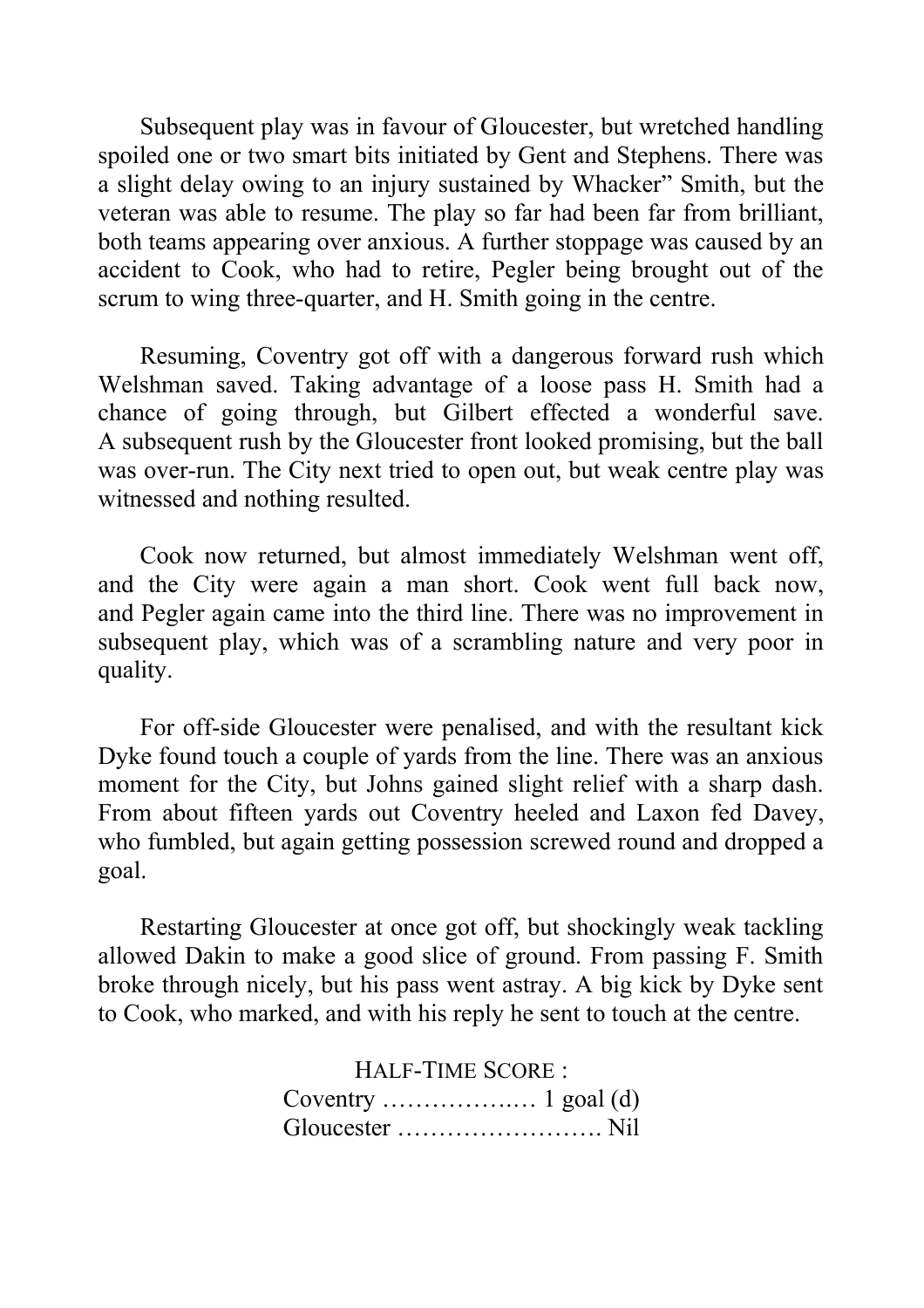Gloucester were still short of Welshman when the game was re-started. It was ascertained the City custodian had strained his thigh. Vears kicked off, and Quixley following up prevented the return, the ball rebounding towards the Coventry line. There was a race for possession of the ball, but Dakin got there first and cleverly kicked to touch.

The Midlanders made headway from a line-out, but F. Smith ran back down touch in fine style and was only stopped in the nick of time by Dyke. Gloucester went very close after this, but the City could get no luck. Some wild fly-kicking by the home backs let Coventry get clear, and the City end was visited. A punt into the open to Dyke saw the ex-Welsh International find touch close to the home line with a lovely kick. Johns broke away with the ball at his feet and reached Dyke, but the latter recovered in wonderful style and kicked to touch.

Neat passing by the Coventry backs gave Hughes a chance on the left wing, but the ex-Lydneyite just failed to beat the defence. Coventry now set up a hot attack, and twice the home lines narrowly escaped. Eventually a home player punted out from near the line, and Dyke easily marked in a good position.

> RESULT : Coventry …..2 goals (1m 1d) 1 try (10 pts) Gloucester …………………………… Nil

### REMARKS

Gloucester were clean off their game to-day, and even allowing for the loss of Welshman's services for three-parts of the match  $-$  a serious handicap − they deserved to be beaten. Summed up it was the weakest display given by the City this season, and to account for the lapse is no easy matter.

At the outset Gloucester had the better of the exchanges, and they should have been several points up before the unfortunate accident to Welshman. The home backs, however, made poor use of the openings, the handling was wild and erratic, and judgment was too often lacking.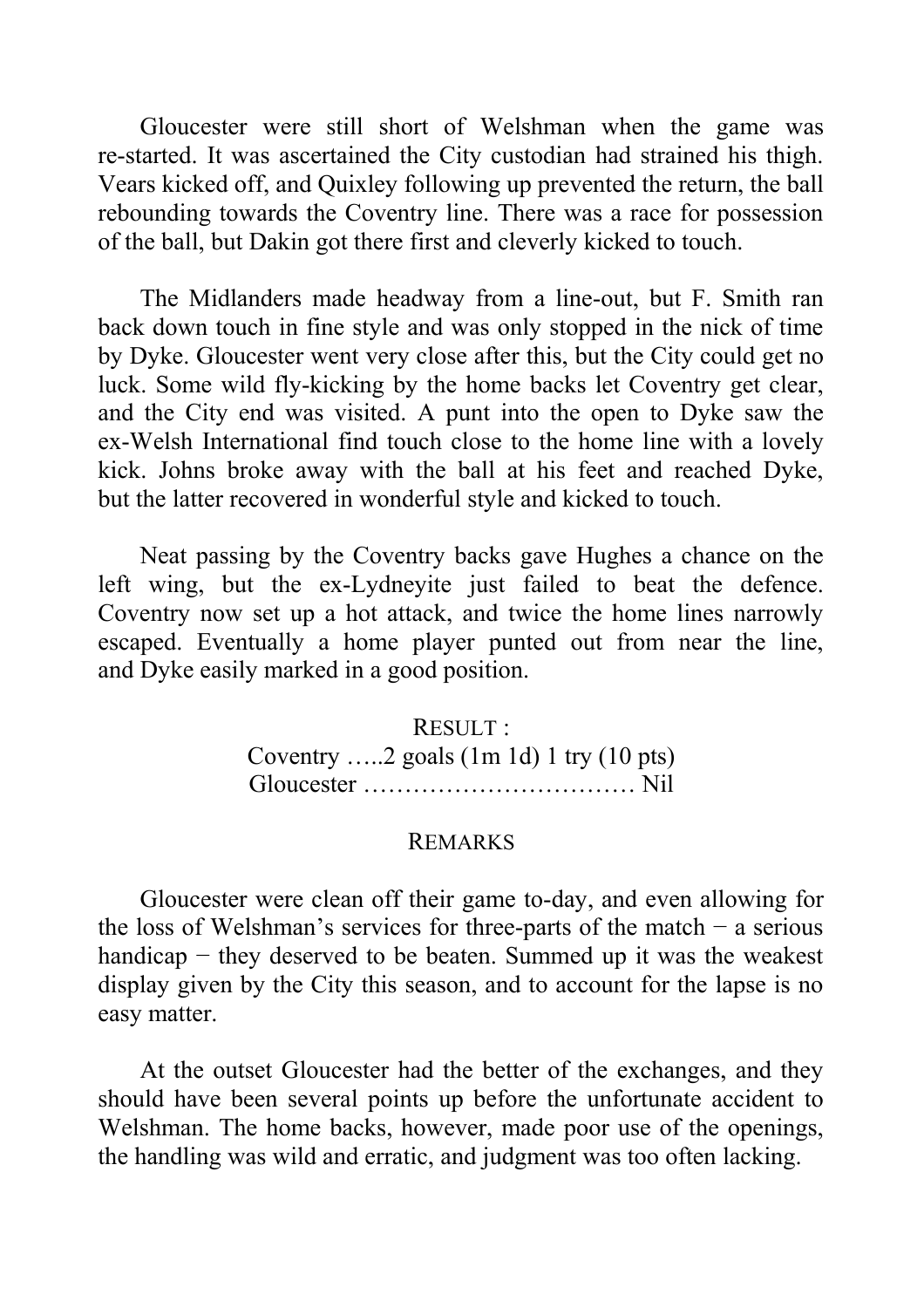Coventry possess a keen and lively lot of players, but until well in the second half the visitors display was anything but up to the standard expected.

The fight forward was a vigorous one, with the Coventry eight holding the advantage. In the scrums matters were fairly even taking the play throughout, for with only seven men the Gloucester pack got the ball back a fair number of times. Gent and Stephens did their work all right, but the players in the third line shaped poorly, and few combined movements were brought off.

On the day the Coventry quartette were much the smarter, and late in the game they indulged in some really clever exchanges. Hughes was very nippy on the left wing, and Goodman and Dakin were very resourceful in the centre. Gilbert showed strong defensive powers, and the whole of the players kicked well.

The Gloucester line was upset by the withdrawal of Cook to full-back, as he was the only City player who showed anything like his proper form. "Whacker" Smith received a nasty injury to the leg early on, and this considerably affected the veteran, who only got about the field with difficulty. Frank Smith made one or two smart runs, but Gilbert and Dyke proved too much for them. As the emergency man Pegler performed creditably.

The rival half-backs were well matched. Gent, after his long absence, accomplished a lot of good work, but he was held in check by Laxon, the old Cambridge Blue. Stephens gave out a number of good passes, and it was no fault of his that the movements did not materialise.

Davey, the Cornish half-back, proved a valuable acquisition to the Midlanders. He is a strong runner and knows how to open the game. Altogether Davey (who bye-the-bye is reserve for England against Ireland) made a highly successful debut for his new club, for besides dropping the goal he was the only player to score a try. It is stated Davey has obtained employment at Coventry.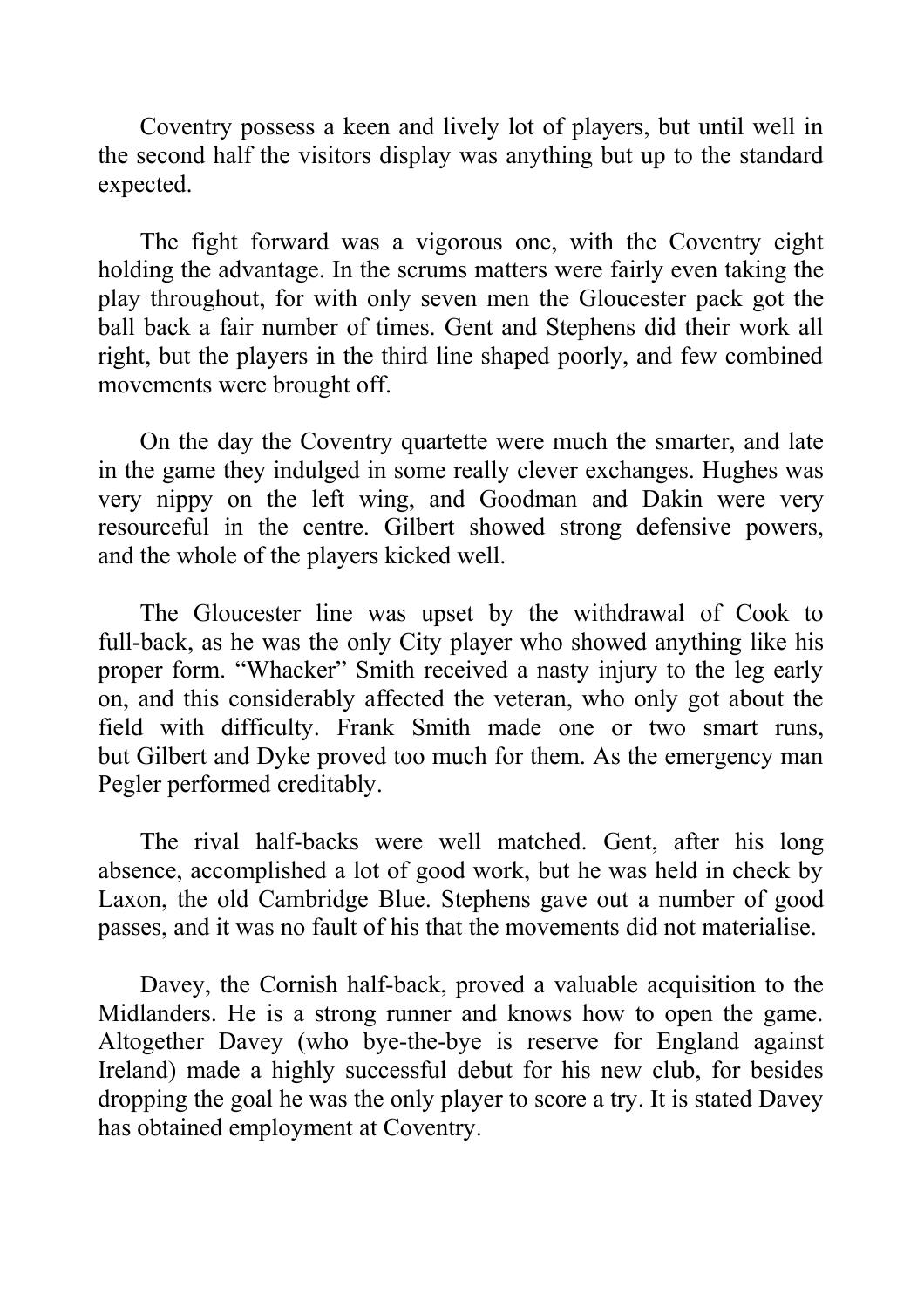Forward, Gloucester were very nervy. They were well beaten in the lines out, and in the open rushes there was not that control of the ball usually witnessed. Another great fault was the high collaring, the men being slipped time after time. Johns worked desperately, and his best supporters were Vears, Collins, and Quixley. For Coventry, Hall, Oldham, and Piggott were a trio often noticeable, but the rest of the pack were all triers.

At full-back we had a magnificent exhibition from Dyke, the ex-Penarth custodian. His display was easily the feature of the game, and to him Coventry were largely indebted for their victory. Welshman was not on the field to be seriously tested, but the City custodian gave evidence of being at his best. His injury consists of a strained muscle in the knee, but it is hoped he will not be kept out of the field for any length of time.

At times a very nasty feeling was displayed by the players, and once it looked as if the referee had lost control of the game. Fortunately matters improved after cautions had been administered.

The defeat came as a disappointment to the City's supporters, especially after the good fight made at Swansea. It was the first time an English club had been successful at Kingsholm this season, and naturally Coventry (who had a few enthusiastic supporters present) were immensely pleased at their success.

## GLOUCESTER A v. OLD BOYS

## SECONDS WIN BY DROPPED GOAL

Those keen rivals, Gloucester A and the Gloucester Old Boys, met for the return match on the Old Boys' ground at Hempsted, before a fair crowd. A strenuous game was anticipated, and the spectators were in no wise disappointed in that respect. There was a strong cross-wind. About three minutes after the start, in a loose rush, the ball came out nicely to Cook, who dodged over with an unconverted try.